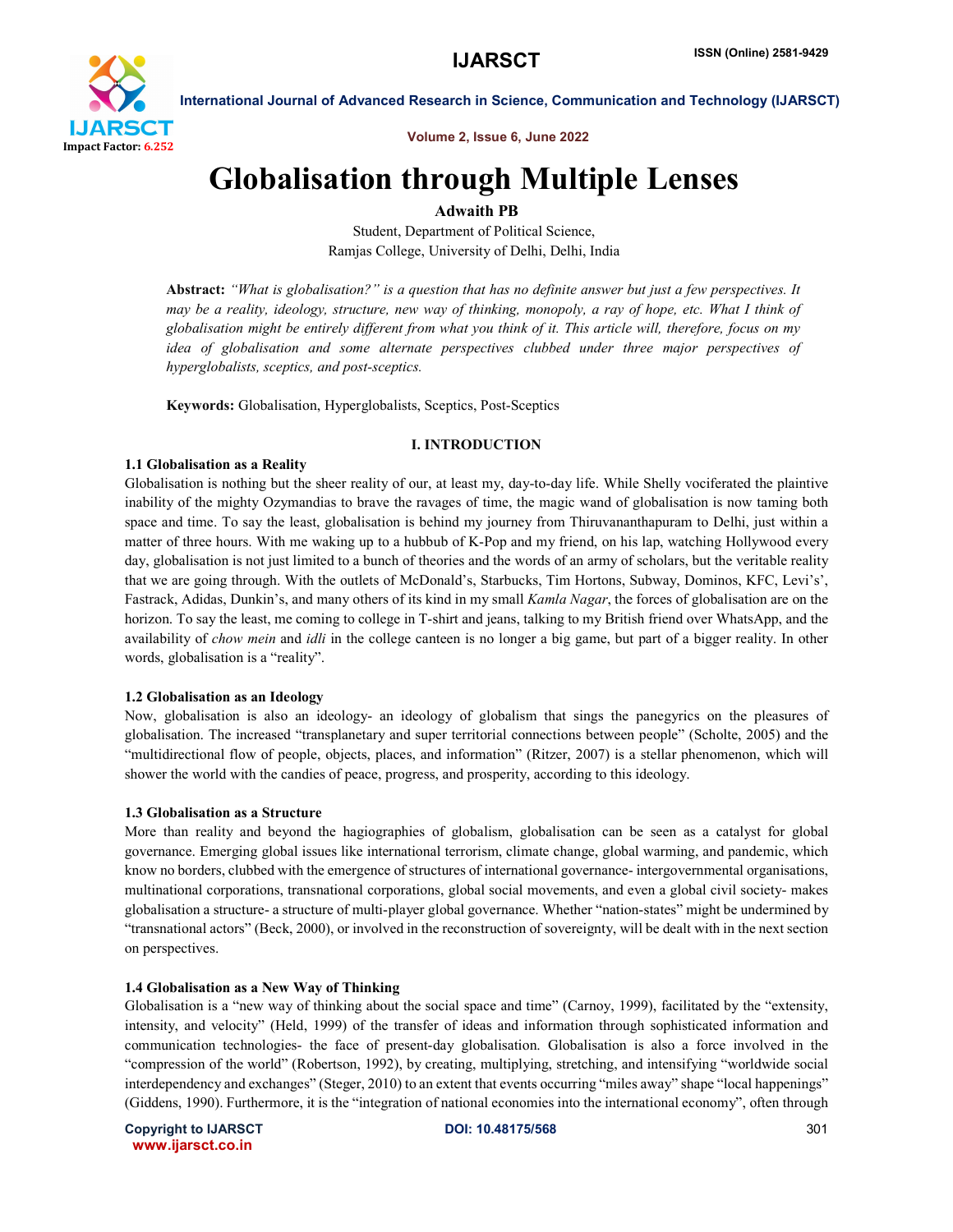

#### Volume 2, Issue 6, June 2022

the internationalisation of "trade and production, financial markets, and a commodity culture" (Bhagawati, 2002) propagated by "the global telecommunication system" (Scholte, 2005).

# 1.5 Globalisation as Monopoly and a Ray of Hope

For me, globalisation is also monopoly. Years ago, states and their military-controlled satellites, information, and communication technology, and now have passed the baton to the tech giants- Apple, Microsoft, and Google- the alpha, beta, and gamma of the present-day globalised world order. With the coming Metaverse, things will get worse as it will lead to *metapoly*- the monopoly of Meta over Metaverse- the future of the internet. Also, for me, it is a ray of hopetowards decentralised, individualised globalisation- with emerging blockchain technology, where an individual computer is a system in itself and doesn't require colossal data banks, information pools, and a centralised authority to maintain, secure, manage and transfer data.

# 1.6 Concluding Observations

Finally, in the light of the above discussion, I'm tempted to conclude that globalisation is not a simple "integration into a single economic space", but it's something more. Globalisation is, therefore, a reality, an ideology, structure, way of thought, force, monopoly, and a ray of hope. Now, one thing is clear- my views on globalisation may be different from yours and yours might be different from others. Being a multidimensional, essentially contested topic, attributing a single definition to this complex phenomenon is a gross oversimplification of reality. Now, I'll try to explain the different views on globalisation, by clubbing them under three prominent perspectives- hyperglobalist, sceptic, and post-sceptic or transformationalist.

# II. ALTERNATE PERSPECTIVES ON GLOBALISATION

# 2.1 Hyperglobalists

Hyperglobalists, or the cute little ponies of the globalisation discourse, maintain that the phenomenon is a rather modern one- the result of "discrete and identifiable changes" (Giddens, 2000) over the past sixty to seventy years. Being hardcore globalophilics, they argue that globalisation is an inevitable result, the end-story of the linear spectrum of the evolution of humanity, resulting from unprecedented advancements in information and communication technology. Moreover, being liberals/neoliberals, they celebrate the triumph of the market over nation-states, while some like Ohmae have written the obituary for nation-states, and others rang the death knell of the welfare state. National economies are becoming much less significant, owing to increasing capital mobility<sup>1</sup>, the role of Transnational Corporations, and rising economic interdependency<sup>2</sup>. It's simple- money does not respect national boundaries. Furthermore, with the profit of TNCs exceeding the GDP of several countries, their dominant role in the global economic system is not surprising.<sup>3</sup> Moreover, with new forms of money transfer through cryptocurrencies like Bitcoins, a decentralised network of currency trade, financial transactions are made across countries without the intervention of any central authority, including the central banks of various countries. Exchanges worth \$112 billion are done through cryptocurrencies every day. Such reduced state control over the movement of financial capital is celebrated by hyperglobalists. Hyperglobalists further claim that the nation-states have to adjust their policies to the global economic system.4 In addition to that, they emphasise the existence of a "global culture", fostered by the spread of global communication networks, the internet, migration, and tourism, among others. This is leading to a decline in national culture- obviously, I prefer English medicines over sour Ayurvedic tonics prepared in a witch's cauldron and prefer jeans over *dhoti*. They also highlight cultural homogenisationvisit the Select City Walk or DLF Promenade and you will feel like Vegas. Furthermore, they believe that the nationstates are superseded by international institutions like the UN, IMF and World Bank, global social movements and the

<sup>&</sup>lt;sup>1</sup> For instance, I, witnessing a -2.8% decline in the stock value of SandRidge Energy, Inc., a US-based company, shifted to Vedanta Ltd., an Indian company, within seconds. Moreover, platforms like Upstox allow one to invest in stocks in over 60 stock exchanges spread over 25 countries.

<sup>2</sup> The EU and the US, though imposed a multitude of sanctions on Russia over its invasion of Ukraine, couldn't do so with the lucrative Russian oil. <sup>3</sup> For instance, in 2017, Amazon's revenue exceeded that of Kuwait, Apple's exceeded Portugal's and Volkswagen's exceeded Chile's.

<sup>4</sup> Take, for example, the Indian government is planning to launch its virtual currency. Also, though the budget 2022 explicitly did not comment on the recognition/ legalisation of financial transactions made through crypto, it introduced a 30% tax on such transactions, which can be seen as a first bold step towards acclimatisation of the Indian nation-state to the global economic trends.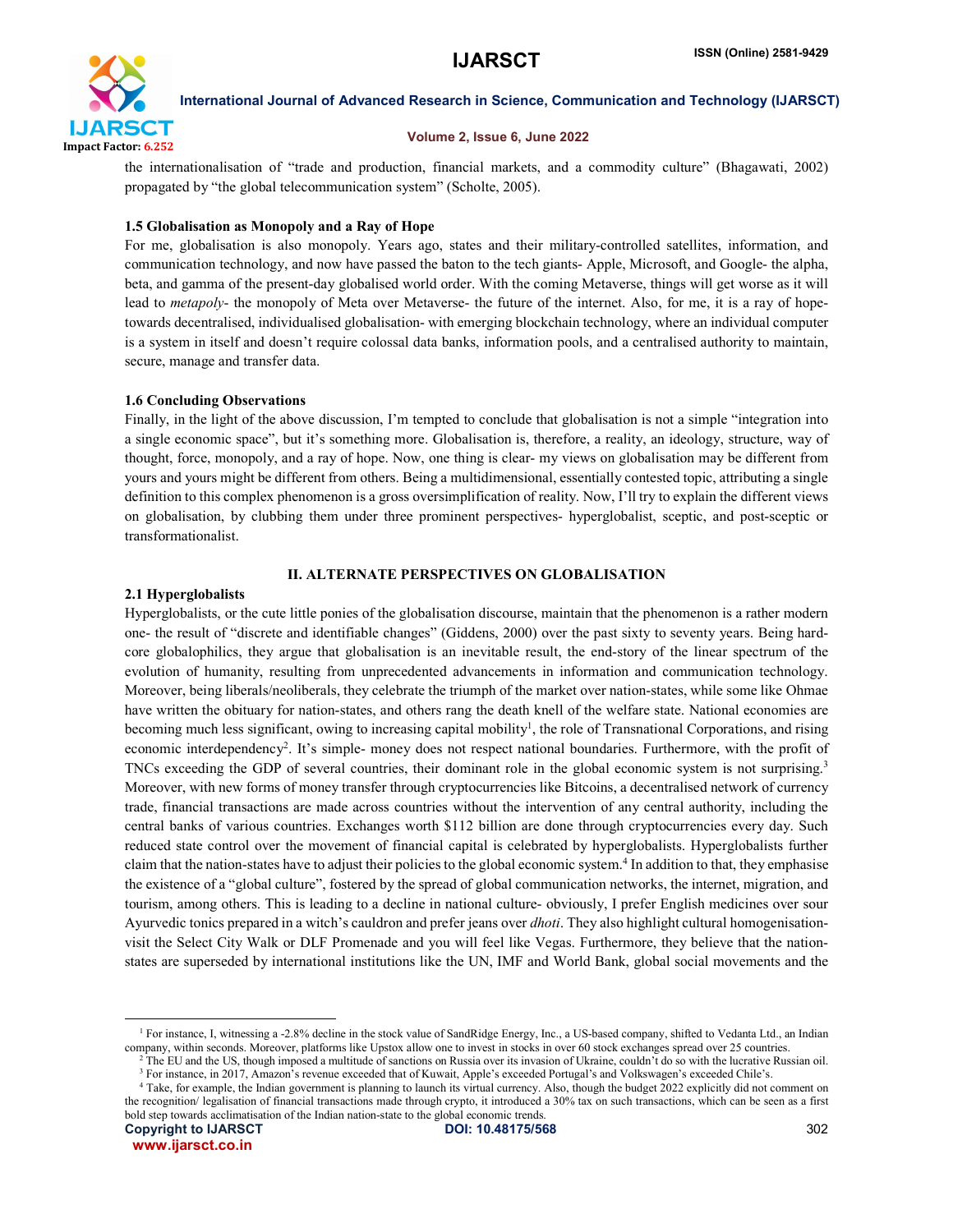

#### Volume 2, Issue 6, June 2022

global civil society. Neoliberal policies are imposed on the nation-states as part of the Washington consensus.5 To sum up, hyper globalists believe that the nation-states are passing their baton to transnational forces as the major economic, cultural, and even political entities in the international world order.

# 2.2 Sceptics

Sceptics claim that the evidence of internationalism is used by scholars to justify globalisation. They never acknowledged the concept of globalisation and discarded it as mere fallacies and fairy tales. Moreover, they believe that internationalism is not a new concept, as it existed centuries ago, and the current developments are just an addition to it, characterised by capital influx and trade<sup>6</sup>. Sceptics believe that nation-states are still playing a significant role as agents of international (not global) processes. National identity cannot be replaced by a global identity, according to them.7 Similarly, subnational identities and the resurgence of nationalism in different parts of the world are on the rise. Furthermore, being globalophobic, sceptics believe that the so-called "global economy" is not inclusive, and is, *ipso facto*, an international economy, dominated by the G3- the US, Japan, and the EU. Such an exclusive system cannot claim a global status. Moreover, the international economy is still made of the individual economies of nation-states, and therefore, giving it a global status will be unreasonable. The concentration of FDI is high in powerful nations, with LDCs experiencing marginal trade. In such cases, MNCs and TNCs are operating in an international marketplace, and not a globalised one. While the integration into the international economic system has helped some countries, including India and China develop substantially, others in Sub-Saharan Africa are left in the dark to putrefy. Citing Marxist/ Neo-Marxist theories of Andre Gunder Frank and Immanuel Wallerstein, sceptics argue that what we know today as globalisation is just an international capitalist system, characterised by exploitation of the periphery by the core, leading to global inequality.8 In addition to that, they claim that the international institutions are just puppets in the hands of powerful nations, trying to get themselves exempted and circumvent resolutions against their national interests, and support those in their favour, but against the interests of the developing and the least developed countries. Moreover, for them, the UN is an international body rather than a transnational one, constituted of, and driven by the nation-states. No international organizations are above the nation-state. What is happening in the international arena, is happening within the framework of the existing system. It is not global, but international and interregional, with nation-states, regional blocs, and similar alliances commanding a major role, dumping the very idea of a globalised system into the backburner. Now, they also argue that the powerful states still exercise sovereignty over TNCs, international institutions, and market forces.<sup>9</sup> Welfarism and protectionism still exist in developed and powerful countries<sup>10</sup>, and hyper-globalists claiming the demise of the welfare state and protectionist regime are sitting in their armchairs and dreaming up Utopias, according to sceptics.

 $5$  Take, for example, Pakistan- recently, IMF questioned Pakistan on the \$1.5 billion subsidy package Mr Khan announced- what does it mean? Can I interpret it that the sovereign nation-states are answerable to supranational bodies for their financial decisions? Also, recently, the Sri Lankan government began to implement policies dictated by the IMF.

<sup>6</sup> Some sceptics even argue that the global economy was more open between 1870 to 1914, by giving statistical data on humongous trades and massive migration, which was arrested during the inter-war period (Hirst and Thompson, 1966).

 $^7$  Take, for example, Poland. In 2017, there was an Al-Jazeera coverage of the country which exhibited extreme right-wing tendencies, ultranationalism, and xenophobia. Some even claim that the history of Poland is rewritten, and disseminated through movies, videos, songs, comics, etc., obviously, in support of extreme nationalism. According to DW, the number of recorded racially-motivated attacks, especially against the Muslim minority in Poland, between 2000 and 2015 was 10 times higher than pre-2000 figures. Another example is India, where right-wing nationalism is significantly on the rise. If there was a global economy that seldom care about national borders, why is the Indian government insisting on Make in India? Why are we celebrating the all-time high export of \$400 billion? Moreover, some companies take pride in declaring that all their products are manufactured with raw materials sourced from the nation. For instance, Dusty Workbench is a Canadian furniture company that has declared that its products are made with timber sourced from Canada, which might act as an emotional (*pathos*) appeal to Canadians. A similar declaration is found on the webpage of McDowell-Craig, a California-based furniture company, which goes a bit further by claiming that all their products are made of wood sourced within the frontiers of California.

<sup>8</sup> According to the World Bank data, the US and China hold more than 70 trillion USD, India, Japan, the UK, and some EU countries hold 10-30 trillion USD. Except for Egypt and Brazil, all countries in Africa and Latin America hold less than 1 trillion USD. Also, according to CNBC, there are more billionaires in the US than in China, Germany and India combined.

 $9$  The Trump administration's war on WTO is not unknown. The international organisation once reached a breaking point with America refusing to appoint new judges to the appellate body. While the US supported WTO decisions that were in its favour, it lashed out at WTO, even threatened to leave it, while WTO noted that the trade sanctions imposed on China were against the rules of global trade.

<sup>&</sup>lt;sup>10</sup> For instance, in his first address to a joint session of Congress, Mr Trump said, "Currently, when we ship products out of America, many other countries make us pay very high tariffs and taxes. But when foreign companies ship their products into America, we charge them nothing or almost nothing…I believe strongly in free trade but it also has to be fair trade".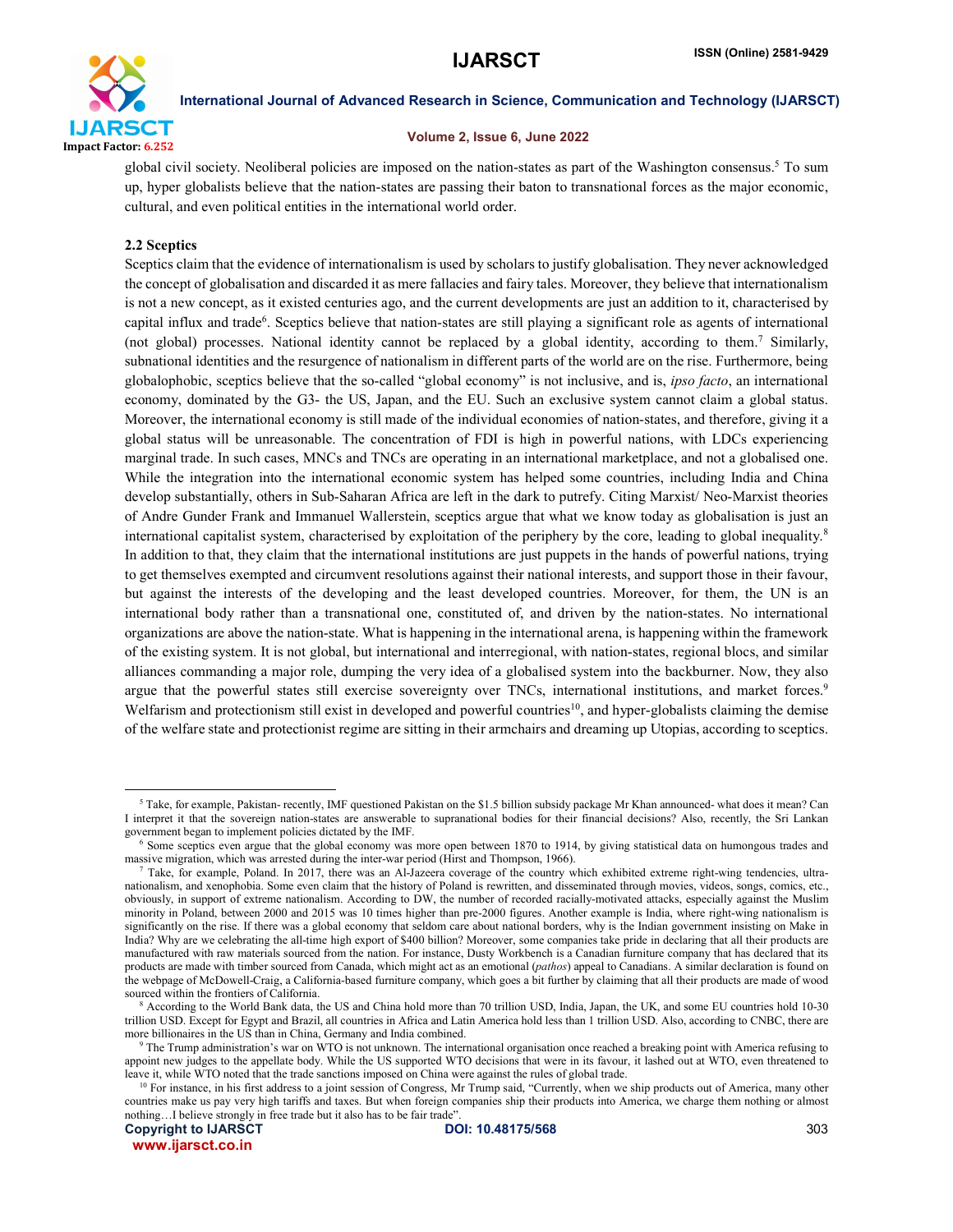

### Volume 2, Issue 6, June 2022

Finally, coming to culture, Sceptics claim that greater nationalism puts restrictions on the cultural effects of so-called "globalisation".<sup>11</sup>

# 2.3 Post-Sceptics/ Transformationalists

In contrast to radical globalists and outright sceptics, the post-sceptics or transformationalists acknowledge the reality of globalisation. With globalists drawing inferences from pictures, and sceptics critiquing it with numbers, for transformationalists, globalisation is neither too good as the hyperglobalists claim, nor is it as besmirched as sceptics assert. They believe that globalisation existed for a long time, but the current levels of the same are unprecedented.<sup>12</sup> Concerning nation-states, transformationalists believe that they started sharing sovereignty with other actors- TNCs, international institutions, global civil society, and global social movements- but are neither marginal nor removed from the globalised world order. The state power is being reconstituted, not diminished. Also, states can control TNCs and MNCs in many ways.13 They acknowledge the mobility of capital, the role of MNCs and economic interdependence, however, believes in deterritorialisation and reterritorialisation of commodities and services.<sup>14</sup> Moreover, they claim that the sceptics presented an oversimplified view of global inequality, which is, *en réalité*, more complex. Beyond the narratives of core-periphery, different areas experience globalisation differently.<sup>15</sup> Nevertheless, the transformationalists acknowledge the existence of a global system, but not a global society.16 Also, post-sceptics view globalisation as a bag of benefits and burdens. On one hand, free and fair trade has benefitted many, but on the other, the trade of drugs and arms has wreaked mayhem in many places. In contrast to the hyperglobalists who argue that globalisation steers economic development and global prosperity and sceptics who outrightly reject globalisation as an attempt to forge a global capitalist system based on exploitation, transformationalists note that globalisation has benefitted many, but not all.<sup>17</sup> They also believe in the differentiation of the performance of globalisation in different aspects.<sup>18</sup> Coming to culture, they argue that it is a two-way process and not just the imposition of Western culture over natives and mass McDonaldisation.<sup>19</sup> Also, they believe that globalisation is not about the expansion of liberal democracy. For instance, China used the forces of globalisation to invent Communist-Capitalism. Furthermore, they also criticise sceptics for being overtly empirical, failing to take into effect the qualitative aspects of changes.<sup>20</sup>

# III. CONCLUSION

*In toto*, globalisation is a multi-dimensional concept. It is a reality, an ideology, force, structure, monopoly, and a path towards decentralisation. Globalisation is Mcdonald's and KFC, at the same time, it is the have-nots sitting just near its window panes. Globalisation is McDonaldisation, at the same time, it is having a Cappuccino with samosa. Globalisation is the torchbearer to the era of information, at the same time, globalisation is a part of the world's disinformation order

<sup>&</sup>lt;sup>11</sup> For instance, in McDonald's outlet in *Kamla Nagar*, there's a billboard saying that "products made of beef and pork aren't available here". Here, ethnonationalism or local/ religious traditions of the people are circumventing the cultural impacts.

<sup>&</sup>lt;sup>12</sup> After the second world war, connectivity rose tremendously, now covering the entire globe. They acknowledge the role of media in facilitating unprecedented global communication and helping suppressed people from repressive governments. For instance, social networking platforms played a substantial role in the Arab Spring. Also, intense interconnectedness gave a fillip to migration, and developments in information and communication technologies facilitated the rapid transmission of information, including news, and popular broadcasts. Moreover, the current era of globalisation is characterised by its speed, as I mentioned elsewhere, the time I take to reach Delhi from Thiruvananthapuram is just three hours. Also, the time I take to withdraw and invest in a stock of companies in countries separated by hundreds and thousands of kilometres is just a few seconds.

<sup>&</sup>lt;sup>13</sup> From environmental laws to corporate social responsibility and corporate tax to labour laws, corporates seldom escape the state power. For instance, consider the Indian government, which slammed Twitter for "trying to dictate terms to the world's largest democracy".

<sup>&</sup>lt;sup>14</sup> For instance, consider Indianised English, Indianised *chow mein*, and the tag "French Omelette made in India".

<sup>&</sup>lt;sup>15</sup> For instance, the middle class in peripheries has integrated itself into the mainstream global middle class but some in countries like Sub-Saharan Africa failed to do so. According to the World Bank, the middle class in Latin American countries grew by 50% over the last ten years, integrating themselves with the benefits of globalisation.

<sup>&</sup>lt;sup>16</sup> For instance, prices of commodities and interest rates are different in different countries, and some like North Korea are relatively closed economies. This negates the existence of a global economic society, though there is a system. The same holds true with others as well.

<sup>17</sup> For instance, I've seen a group of beggars begging in front of the Spark Mall at *Kamla Nagar*. While the people who have the purchasing power to enter the mall are benefitted from globalisation, those who are begging, are, unfortunately, left out.

<sup>&</sup>lt;sup>18</sup> For instance, while it is easier for economic systems and the movement of capital to be globalised, such a level of globalisation has not been yet possible in political and cultural aspects. Also, in some regions, the level of economic integration is pathetic. Example: North Korea.

<sup>19</sup> For instance, I've seen people in the airport wearing a *dhoti* with a suit, and have seen people taking Cappuccino with *samosa*- the concept of glocalisation.

 $^{20}$  For instance, let's take international migration. Sceptics argue that the current rate of international migration is incomparable with the pre-World War I period. However, they fail to consider the qualitative aspect of international migration. For instance, countries like the US, Canada and Britain have value-added immigration policies, aimed at capitalising on immigration for GDP growth.